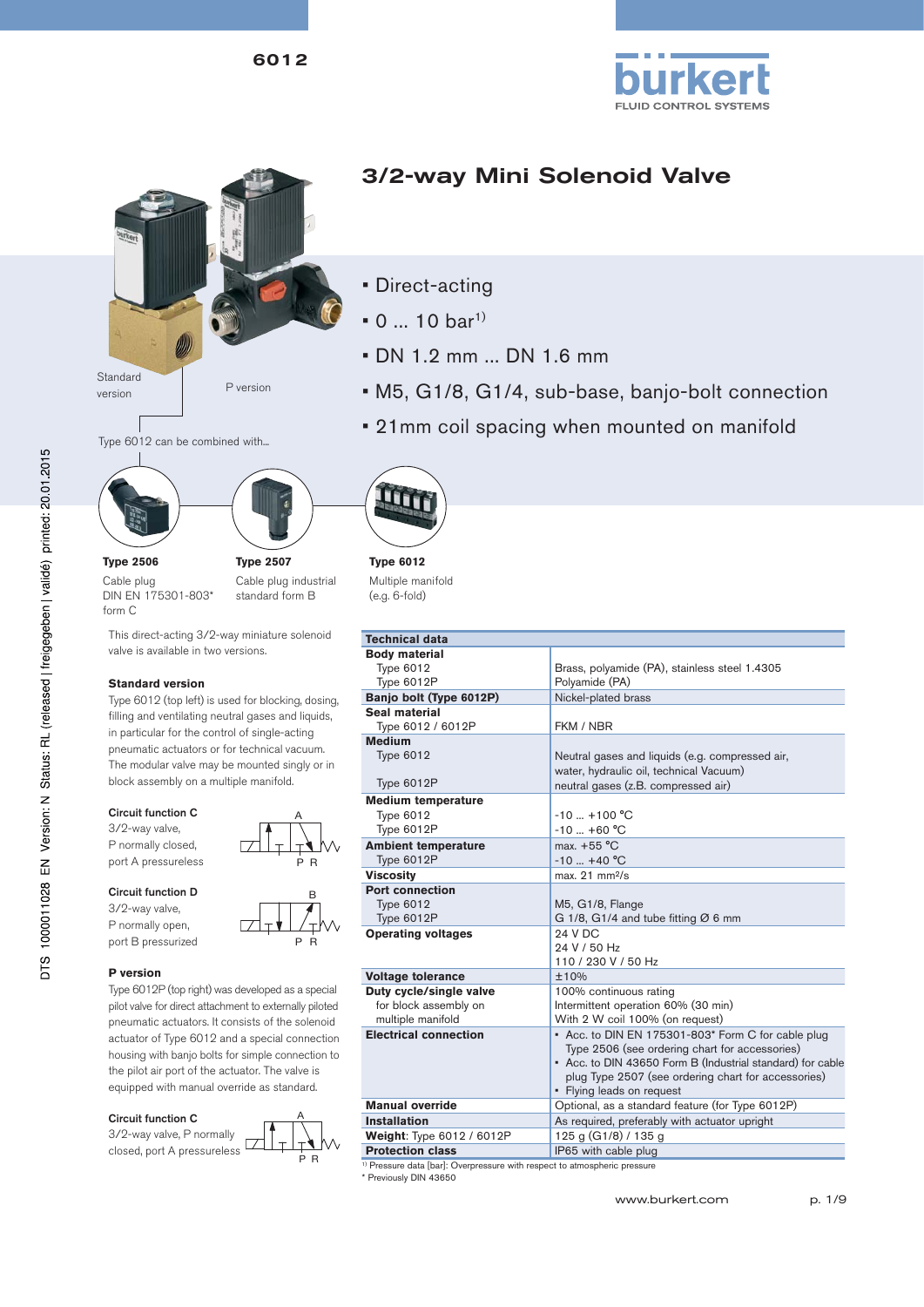

## Response times

### Type 6012

| <b>Orifice</b> | water               | Ky value Pressure range |                                                 | <b>Coil</b><br>power | <b>Power consumption Response times</b> |             |              |              |
|----------------|---------------------|-------------------------|-------------------------------------------------|----------------------|-----------------------------------------|-------------|--------------|--------------|
| [mm]           | [m <sup>3</sup> /h] |                         | WWC [bar] <sup>1)</sup> WWD [bar] <sup>1)</sup> |                      | <b>Inrush</b>                           | <b>Hold</b> | Opening [ms] | Closing [ms] |
| 1.2            | 0.045               | $0 - 10$                | $0 - 10$                                        | 4 W AC               | 9 VA                                    | 6 VA (4 W)  | $7 - 10$     | $9 - 12$     |
|                |                     |                         |                                                 | or                   |                                         |             |              |              |
| 1.6            | 0.06                | $0 - 6$                 | $0 - 6$                                         | 4 W DC               | 4 W                                     | 4 W         | $7 - 12$     | $7 - 12$     |

1) Pressure data [bar]: Overpressure with respect to atmospheric pressure

• Kv value [m<sup>3</sup>/h]: Flow rate value for water, measured at +20 °C, 1 bar<sup>1)</sup> Pressure at valve inlet and 1 bar pressure difference

### Type 6012P

| <b>Orifice</b> | <b>Q<sub>ND</sub></b><br>value air | <b>Pressure</b><br>range | <b>Coil power</b><br><b>Power consumption</b><br><b>Response times</b> |               |                           |                     |                     |
|----------------|------------------------------------|--------------------------|------------------------------------------------------------------------|---------------|---------------------------|---------------------|---------------------|
| [mm]           | [I/min]                            | $[bar]$ <sup>1)</sup>    |                                                                        | <b>Inrush</b> | <b>Hold</b>               | <b>Opening [ms]</b> | <b>Closing [ms]</b> |
|                |                                    |                          | 4 W AC                                                                 | 9 VA          | 6 VA $(4 \text{ W})$ 7-10 |                     | $9 - 12$            |
| 1.2            | 48                                 | $0 - 10$                 | or                                                                     |               |                           |                     |                     |
|                |                                    |                          | 4 W DC                                                                 | 4 W           | 4 W                       | $7 - 12$            | $7 - 12$            |

<sup>1)</sup> Pressure data [bar]: Overpressure with respect to atmospheric pressure

•  $Q_{n_n}$  value [I/min]: Flow rate value for air, measured at +20 °C, 6 bar<sup>1)</sup> Pressure at valve inlet and 1 bar pressure difference

• Response times [ms]: Measures at valve outlet at 6 bar<sup>1)</sup> and +20 °C acc. to ISO 12238

*Opening*: Pressure build up 0 ... 90 %

*Closing*: Pressure relief 100 ... 10 %

# Material



\* previously DIN 43650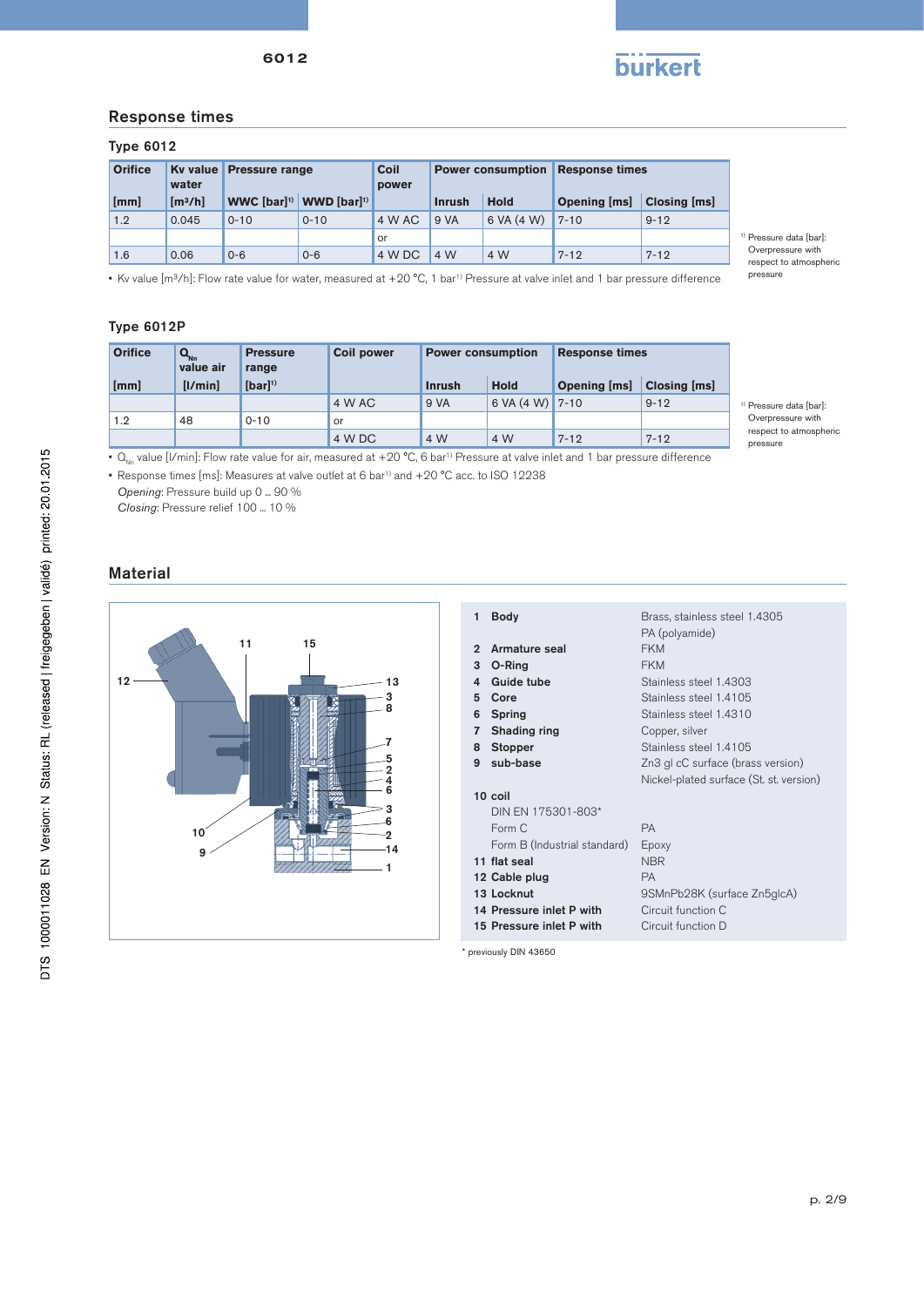**burkert** 

# Ordering chart

6012

Type 6012: Solenoid valve in threaded port or sub-base version with electrical coil connection acc. to DIN EN 175301-803\* Form C for cable plug Type 2506



|   | Circuit<br>function | Orifice<br>[mm] | Port<br>Connection | Kv value<br>[m <sup>3</sup> /h]<br>water | Pressure<br>range<br>[bar] <sup>1)</sup> | Voltage/<br>frequency<br>[V/Hz] | brass body<br>override<br>Item no.<br>without<br>manual | with manual<br>brass body<br>Item no.<br>override | St. st. body<br>Item no.<br>override<br>without<br>manual | with manual<br>PA body<br>override<br>Item no. |       |         |  |         |
|---|---------------------|-----------------|--------------------|------------------------------------------|------------------------------------------|---------------------------------|---------------------------------------------------------|---------------------------------------------------|-----------------------------------------------------------|------------------------------------------------|-------|---------|--|---------|
| C |                     |                 |                    |                                          |                                          | 24/DC                           | 134 143                                                 | $\overline{a}$                                    | $\overline{a}$                                            | ÷,                                             |       |         |  |         |
|   |                     | 1.2             | M <sub>5</sub>     | 0.045                                    | $0 - 10$                                 | 24/50                           | 134 144                                                 | $\overline{\phantom{a}}$                          | $\overline{a}$                                            | $\overline{\phantom{a}}$                       |       |         |  |         |
|   |                     |                 |                    |                                          |                                          | 110/50                          | 134 145                                                 | Ē.                                                |                                                           |                                                |       |         |  |         |
|   |                     |                 |                    |                                          |                                          | 230/50                          | 134 146                                                 | Ξ                                                 | Ξ                                                         |                                                |       |         |  |         |
|   |                     |                 |                    |                                          |                                          | 24/DC                           | 134 147                                                 | $\overline{\phantom{a}}$                          | $\overline{\phantom{a}}$                                  | $\overline{\phantom{a}}$                       |       |         |  |         |
|   |                     | 1.6             | M <sub>5</sub>     | 0.06                                     | $0 - 6$                                  | 24/50                           | 134 148                                                 | L,                                                | L,                                                        | $\overline{\phantom{a}}$                       |       |         |  |         |
|   |                     |                 |                    |                                          |                                          | 110/50                          | 134 149                                                 | $\overline{a}$                                    | $\overline{a}$                                            | ÷,                                             |       |         |  |         |
|   |                     |                 |                    |                                          |                                          | 230/50                          | 134 150                                                 |                                                   |                                                           | $\overline{\phantom{a}}$                       |       |         |  |         |
|   |                     |                 |                    |                                          |                                          | 24/DC                           | 134 151                                                 | 134 159                                           | 134 167                                                   |                                                |       |         |  |         |
|   |                     | 1.2             | G1/8               | 0.045                                    | $0 - 10$                                 | 24/50                           | 134 152                                                 | 134 160                                           | 134 168                                                   |                                                |       |         |  |         |
|   |                     |                 |                    |                                          |                                          | 110/50                          | 134 153                                                 | 134 161                                           | 134 169                                                   | $\overline{\phantom{a}}$                       |       |         |  |         |
|   |                     |                 |                    |                                          |                                          | 230/50                          | 134 154                                                 | 134 162                                           | 134 170                                                   | $\overline{\phantom{a}}$                       |       |         |  |         |
|   |                     |                 |                    |                                          |                                          | 24/DC                           | 134 155                                                 | 134 163                                           | 134 171                                                   |                                                |       |         |  |         |
|   |                     | 1.6             | G1/8               | 0.06                                     | $0 - 6$                                  | 24/50                           | 134 156                                                 | 134 164                                           | 134 172                                                   | $\qquad \qquad \blacksquare$                   |       |         |  |         |
|   |                     |                 |                    |                                          |                                          | 110/50                          | 134 157                                                 | 134 165                                           | 134 173                                                   |                                                |       |         |  |         |
|   |                     |                 |                    |                                          |                                          | 230/50                          | 134 158                                                 | 134 166                                           | 134 174                                                   |                                                |       |         |  |         |
|   |                     |                 |                    |                                          |                                          | 24/DC                           | 134 175                                                 |                                                   | 134 183                                                   | 134 191                                        |       |         |  |         |
|   |                     | 1.2             | sub-               | 0.045                                    | $0 - 10$                                 | 24/50                           | 134 176                                                 |                                                   | 134 184                                                   | 134 192                                        |       |         |  |         |
|   |                     |                 | base               |                                          |                                          | 110/50                          | 134 177                                                 |                                                   | 134 185                                                   | 134 193                                        |       |         |  |         |
|   |                     |                 |                    |                                          |                                          | 230/50                          | 134 178                                                 |                                                   | 134 186                                                   | 134 194                                        |       |         |  |         |
|   |                     |                 |                    |                                          |                                          |                                 |                                                         |                                                   |                                                           |                                                | 24/DC | 134 179 |  | 134 187 |
|   |                     | 1.6             | sub-               | 0.06                                     | $0 - 6$                                  | 24/50                           | 134 180                                                 |                                                   | 134 188                                                   | 134 196                                        |       |         |  |         |
|   |                     |                 | base               |                                          |                                          | 110/50                          | 134 181                                                 | $\overline{a}$                                    | 134 189                                                   | 134 197                                        |       |         |  |         |
|   |                     |                 |                    |                                          |                                          | 230/50                          | 134 182                                                 | Ē.                                                | 134 190                                                   | 134 198                                        |       |         |  |         |
| D | $\mathsf B$         |                 |                    |                                          |                                          | 24/DC                           | 134 199                                                 | $\overline{a}$<br>$\overline{a}$                  | $\overline{a}$                                            | $\overline{a}$                                 |       |         |  |         |
|   |                     | 1.2             | M <sub>5</sub>     | 0.045                                    | $0 - 10$                                 | 24/50                           | 134 200                                                 | $\overline{a}$                                    |                                                           | $\overline{\phantom{a}}$                       |       |         |  |         |
|   |                     |                 |                    |                                          |                                          | 110/50<br>230/50                | 134 201                                                 |                                                   |                                                           |                                                |       |         |  |         |
|   |                     |                 |                    |                                          |                                          | 24/DC                           | 134 202<br>134 204                                      | $\overline{a}$                                    | ÷,                                                        | ÷,                                             |       |         |  |         |
|   |                     |                 |                    |                                          |                                          | 24/50                           | 134 205                                                 | $\overline{a}$                                    | ÷,                                                        | ÷                                              |       |         |  |         |
|   |                     | 1.6             | M <sub>5</sub>     | 0.06                                     | $0 - 6$                                  | 110/50                          | 134 206                                                 | -                                                 | $\overline{a}$                                            |                                                |       |         |  |         |
|   |                     |                 |                    |                                          |                                          | 230/50                          | 134 207                                                 | $\overline{a}$                                    | $\overline{\phantom{a}}$                                  | $\overline{\phantom{a}}$                       |       |         |  |         |
|   |                     |                 |                    |                                          |                                          | 24/DC                           | 134 208                                                 | $\overline{\phantom{a}}$                          | 134 216                                                   | ÷                                              |       |         |  |         |
|   |                     |                 |                    |                                          |                                          | 24/50                           | 134 209                                                 | $\overline{a}$                                    | 134 217                                                   | -                                              |       |         |  |         |
|   | 1.2<br>G1/8         | 0.045           | $0 - 10$           | 110/50                                   | 134 210                                  | Ē,                              | 134 218                                                 | $\overline{a}$                                    |                                                           |                                                |       |         |  |         |
|   |                     |                 |                    |                                          |                                          | 230/50                          | 134 211                                                 | $\overline{\phantom{a}}$                          | 134 219                                                   | $\qquad \qquad \blacksquare$                   |       |         |  |         |
|   |                     |                 |                    |                                          |                                          | 24/DC                           | 134 212                                                 | $\overline{a}$                                    | 134 220                                                   | $\overline{\phantom{a}}$                       |       |         |  |         |
|   |                     |                 |                    |                                          |                                          | 24/50                           | 134 213                                                 |                                                   | 134 221                                                   |                                                |       |         |  |         |
|   |                     | 1.6             | G1/8               | 0.06                                     | $0 - 6$                                  | 110/50                          | 134 214                                                 |                                                   | 134 222                                                   |                                                |       |         |  |         |
|   |                     |                 |                    |                                          |                                          | 230/50                          | 134 215                                                 | $\overline{\phantom{a}}$                          | 134 223                                                   | ÷,                                             |       |         |  |         |

1) Pressure data [bar]: Overpressure with respect to atmospheric pressure

\* previously DIN 43650

• All valves with FKM seal; without cable plug.

• other versions on request.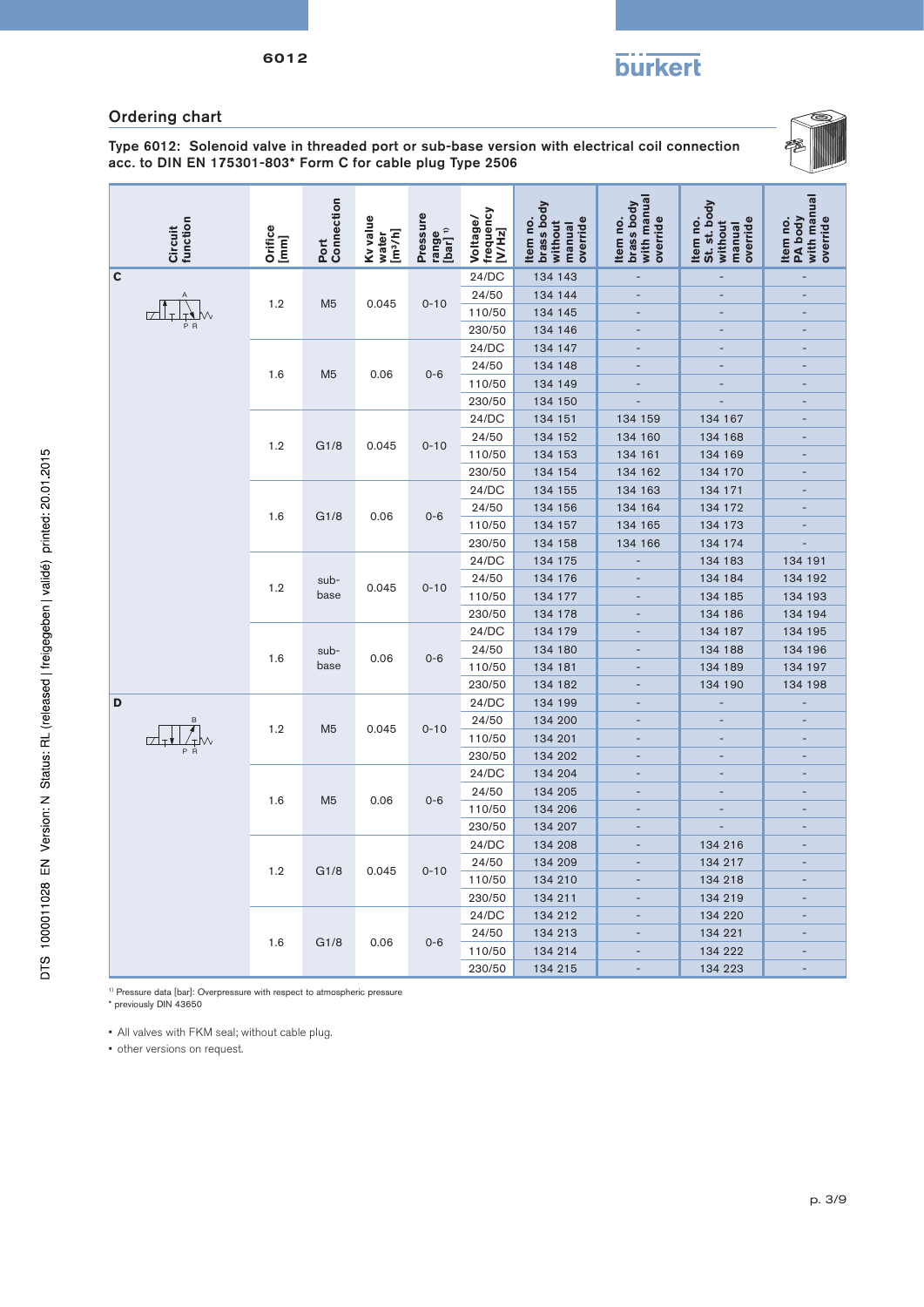**burkert** 

# Ordering chart

6012

Type 6012: Solenoid Valve with threaded port or sub-base version with electrical coil connection acc. to DIN 43650 Form B (Industrial standard) for cable plug Type 2507



|   | Circuit<br>function | Orifice<br>[mm] | Connection<br>Port | Ky value<br>[m <sup>3</sup> /h]<br>water | Pressure<br>range<br>[bar] <sup>1)</sup> | frequency<br>Voltage/<br>[V/Hz] | brass body<br>Item no.<br>override<br>without<br>manual | with manual<br>brass body<br>Item no.<br>override | St. st. body<br>Item no.<br>override<br>without<br>manual | with manual<br>PA body<br>override<br>Item no. |
|---|---------------------|-----------------|--------------------|------------------------------------------|------------------------------------------|---------------------------------|---------------------------------------------------------|---------------------------------------------------|-----------------------------------------------------------|------------------------------------------------|
| C |                     | 1.2             | M <sub>5</sub>     | 0.045                                    | $0 - 10$                                 | 24/DC                           | 163 569                                                 | $\overline{\phantom{a}}$                          | Ξ                                                         | $\overline{\phantom{a}}$                       |
|   |                     |                 |                    |                                          |                                          | 24/50                           | 163 570                                                 | ÷                                                 | ÷                                                         | $\overline{a}$                                 |
|   |                     |                 |                    |                                          |                                          | 110/50                          | 163 571                                                 |                                                   |                                                           |                                                |
|   |                     |                 |                    |                                          |                                          | 230/50                          | 163 572                                                 | $\overline{\phantom{a}}$                          | $\overline{a}$                                            | $\overline{\phantom{a}}$                       |
|   |                     | 1.6             | M <sub>5</sub>     | 0.06                                     | $0 - 6$                                  | 24/DC                           | 163 573                                                 | $\qquad \qquad -$                                 | $\overline{a}$                                            | $\overline{\phantom{a}}$                       |
|   |                     |                 |                    |                                          |                                          | 24/50                           | 163 574                                                 | $\overline{a}$                                    |                                                           |                                                |
|   |                     |                 |                    |                                          |                                          | 110/50                          | 163 575                                                 |                                                   |                                                           |                                                |
|   |                     |                 |                    |                                          |                                          | 230/50                          | 163 576                                                 |                                                   | Ē.                                                        |                                                |
|   |                     | 1.2             | G1/8               | 0.045                                    | $0 - 10$                                 | 24/DC                           | 161 904                                                 | 163 584                                           | 163 592                                                   |                                                |
|   |                     |                 |                    |                                          |                                          | 24/50                           | 163 577                                                 | 163 585                                           | 163 593                                                   | $\qquad \qquad \blacksquare$                   |
|   |                     |                 |                    |                                          |                                          | 110/50                          | 163 578                                                 | 163 586                                           | 163 594                                                   | $\overline{\phantom{a}}$                       |
|   |                     |                 |                    |                                          |                                          | 230/50                          | 163 579                                                 | 163 587                                           | 163 595                                                   |                                                |
|   |                     | 1.6             | G1/8               | 0.06                                     | $0 - 6$                                  | 24/DC                           | 163 580                                                 | 163 588                                           | 163 596                                                   |                                                |
|   |                     |                 |                    |                                          |                                          | 24/50                           | 163 581                                                 | 163 589                                           | 163 597                                                   |                                                |
|   |                     |                 |                    |                                          |                                          | 110/50                          | 163 582                                                 | 163 590                                           | 163 598                                                   |                                                |
|   |                     |                 |                    |                                          |                                          | 230/50                          | 163 583                                                 | 163 591                                           | 163 599                                                   |                                                |
|   |                     | 1.2             | sub-base           | 0.045                                    | $0 - 10$                                 | 24/DC                           | 163 600                                                 |                                                   | 163 608                                                   | 161 063                                        |
|   |                     |                 |                    |                                          |                                          | 24/50                           | 163 601                                                 |                                                   | 163 609                                                   | 163 616                                        |
|   |                     |                 |                    |                                          |                                          | 110/50                          | 163 602                                                 |                                                   | 163 610                                                   | 163 617                                        |
|   |                     |                 |                    |                                          |                                          | 230/50                          | 163 603                                                 |                                                   | 163 611                                                   | 163 618                                        |
|   |                     | 1.6             | sub-base           | 0.06                                     | $0 - 6$                                  | 24/DC                           | 163 604                                                 |                                                   | 163 612                                                   | 163 619                                        |
|   |                     |                 |                    |                                          |                                          | 24/50                           | 163 605                                                 | ٠                                                 | 163 613                                                   | 163 620                                        |
|   |                     |                 |                    |                                          |                                          | 110/50                          | 163 606                                                 |                                                   | 163 614                                                   | 163 621                                        |
|   |                     |                 |                    |                                          |                                          | 230/50                          | 217 634                                                 |                                                   | 163 615                                                   | 163 622                                        |
| D |                     | 1.2             | M <sub>5</sub>     | 0.045                                    | $0 - 10$                                 | 24/DC                           | 163 623                                                 | $\overline{\phantom{a}}$                          | Ξ                                                         | ÷,                                             |
|   |                     |                 |                    |                                          |                                          | 24/50                           | 163 624                                                 |                                                   |                                                           |                                                |
|   |                     |                 |                    |                                          |                                          | 110/50                          | 163 625                                                 |                                                   |                                                           |                                                |
|   |                     |                 |                    |                                          |                                          | 230/50                          | 163 626                                                 | $\overline{\phantom{a}}$                          | $\overline{a}$                                            | $\overline{\phantom{a}}$                       |
|   |                     | 1.6             | M <sub>5</sub>     | 0.06                                     | $0 - 6$                                  | 24/DC                           | 163 627                                                 |                                                   |                                                           |                                                |
|   |                     |                 |                    |                                          |                                          | 24/50                           | 163 628                                                 |                                                   |                                                           |                                                |
|   |                     |                 |                    |                                          |                                          | 110/50                          | 163 629                                                 |                                                   | $\overline{a}$                                            |                                                |
|   |                     |                 |                    |                                          |                                          | 230/50                          | 163 630                                                 |                                                   |                                                           |                                                |
|   |                     | 1.2             | G1/8               | 0.045                                    | $0 - 10$                                 | 24/DC                           | 163 631                                                 |                                                   | 163 639                                                   |                                                |
|   |                     |                 |                    |                                          |                                          | 24/50                           | 163 632                                                 | $\overline{a}$                                    | 163 640                                                   | $\overline{\phantom{a}}$                       |
|   |                     |                 |                    |                                          |                                          | 110/50                          | 163 633                                                 | $\overline{a}$                                    | 163 641                                                   | $\overline{\phantom{a}}$                       |
|   |                     |                 |                    |                                          |                                          | 230/50                          | 163 634                                                 |                                                   | 163 642                                                   |                                                |
|   |                     | 1.6             | G1/8               | 0.06                                     | $0 - 6$                                  | 24/DC                           | 163 635                                                 | $\overline{a}$                                    | 163 643                                                   | $\overline{\phantom{a}}$                       |
|   |                     |                 |                    |                                          |                                          | 24/50                           | 163 636                                                 |                                                   | 163 644                                                   |                                                |
|   |                     |                 |                    |                                          |                                          | 110/50                          | 163 637                                                 |                                                   | 163 645                                                   |                                                |
|   |                     |                 |                    |                                          |                                          | 230/50                          | 163 638                                                 |                                                   | 163 646                                                   |                                                |

1) Pressure data [bar]: Overpressure with respect to atmospheric pressure

\* previously DIN 43650

• All valves with FKM seal; without cable plug.

• other versions on request.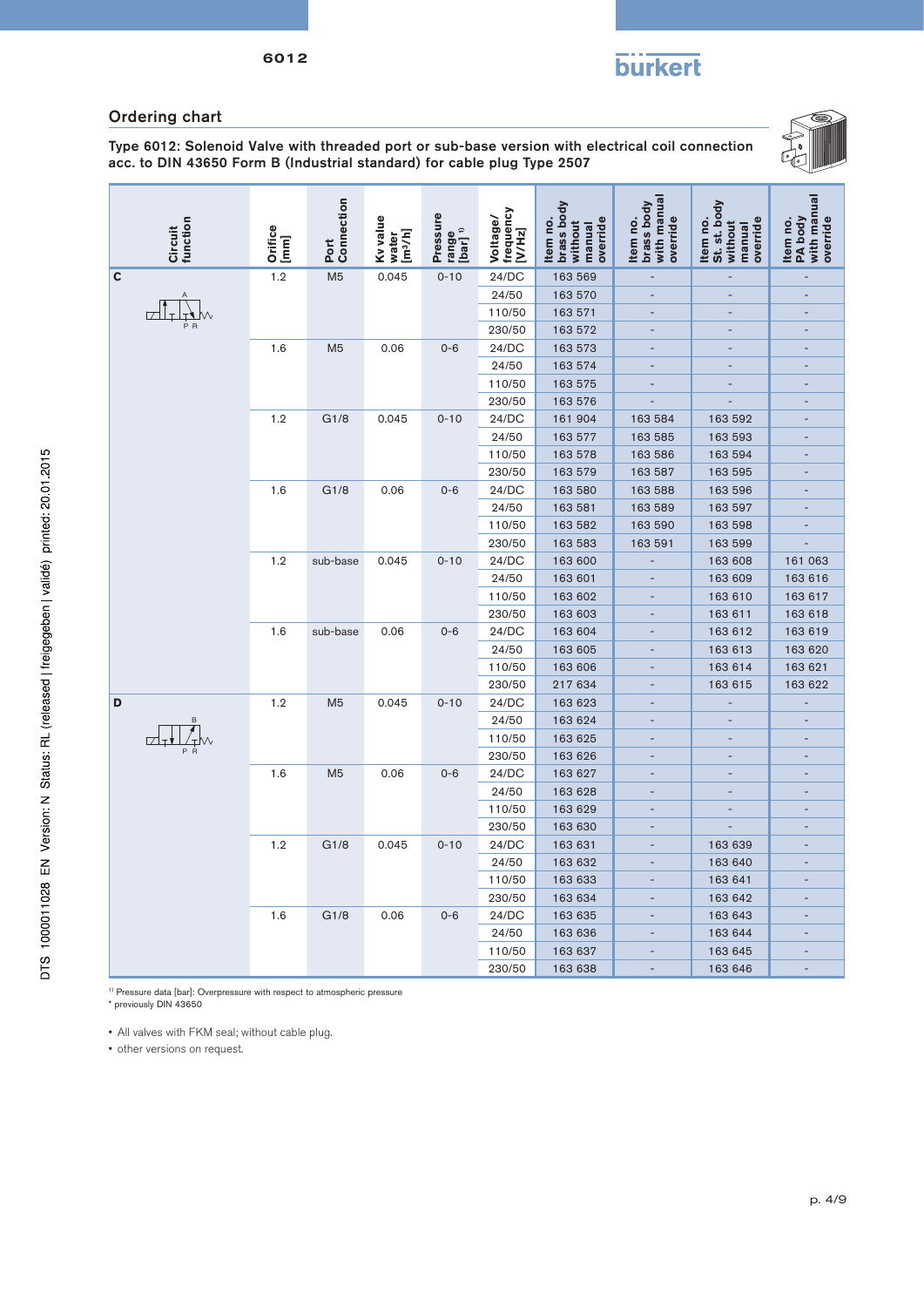# **burkert**

# Ordering chart

Type 6012P: Pilot valve for direct mounting on to pneumatic actuator with coil connection acc. to DIN EN 175301-803\* Form C for cable plug Type 2506



1) Pressure values [bar]: Measured as overpressure to the atmospheric pressure \* previously DIN 43650

Type 6012P: pilot valve for direct mounting onto pneumatic actuator with electrical coil connection acc. to DIN EN 43650\* Form B Industrial standard for cable plug Type 2507

| Circuit<br>function | Orifice<br>[mm] | (valve body)<br><b>Pressure</b><br>inlet P | port A<br>(Banjo bolt)<br>Service | $Q_{N_n}$ value<br>air [I/min] | Pressure<br>range<br>[bar] <sup>1)</sup> | frequency<br>Voltage/<br>[VMHz] | Item no. |  |  |        |         |       |         |  |
|---------------------|-----------------|--------------------------------------------|-----------------------------------|--------------------------------|------------------------------------------|---------------------------------|----------|--|--|--------|---------|-------|---------|--|
| $\mathbf c$         | 1.2             | G1/8                                       | G1/8                              | 48                             | $0 - 10$                                 | 24/DC                           | 552 299  |  |  |        |         |       |         |  |
|                     |                 |                                            |                                   |                                |                                          | 24/50                           | 552 300  |  |  |        |         |       |         |  |
| Α                   |                 |                                            |                                   |                                |                                          | 110/50                          | 552 301  |  |  |        |         |       |         |  |
| ėв                  |                 |                                            |                                   |                                |                                          | 230/50                          | 552 302  |  |  |        |         |       |         |  |
|                     |                 | G1/4                                       | G1/8                              | 48                             | $0 - 10$                                 | 24/DC                           | 552 295  |  |  |        |         |       |         |  |
|                     |                 |                                            |                                   |                                |                                          | 24/50                           | 552 296  |  |  |        |         |       |         |  |
|                     |                 |                                            |                                   |                                |                                          | 110/50                          | 552 297  |  |  |        |         |       |         |  |
|                     |                 |                                            |                                   |                                |                                          | 230/50                          | 552 298  |  |  |        |         |       |         |  |
|                     |                 | G1/4                                       | G1/4                              | 48                             | $0 - 10$                                 | 24/DC                           | 552 291  |  |  |        |         |       |         |  |
|                     |                 |                                            |                                   |                                |                                          |                                 |          |  |  |        |         | 24/50 | 552 292 |  |
|                     |                 |                                            |                                   |                                |                                          |                                 |          |  |  |        |         |       |         |  |
|                     |                 |                                            |                                   |                                |                                          |                                 |          |  |  | 230/50 | 552 294 |       |         |  |
|                     |                 | Tube                                       | G1/8                              | 48                             | $0 - 10$                                 | 24/DC                           | 552 287  |  |  |        |         |       |         |  |
|                     |                 | fitting                                    |                                   |                                |                                          | 24/50                           | 552 288  |  |  |        |         |       |         |  |
|                     |                 | Ø6mm                                       |                                   |                                |                                          | 110/50                          | 552 289  |  |  |        |         |       |         |  |
|                     |                 |                                            |                                   |                                |                                          | 230/50                          | 552 290  |  |  |        |         |       |         |  |
|                     |                 | Tube                                       | G1/4                              | 48                             | $0 - 10$                                 | 24/DC                           | 552 283  |  |  |        |         |       |         |  |
|                     |                 | fitting                                    |                                   |                                |                                          | 24/50                           | 552 284  |  |  |        |         |       |         |  |
|                     |                 | Ø6mm                                       |                                   |                                |                                          | 110/50                          | 552 285  |  |  |        |         |       |         |  |
|                     |                 |                                            |                                   |                                |                                          | 230/50                          | 552 286  |  |  |        |         |       |         |  |

<sup>1)</sup> Pressure values [bar]: Overpressure with respect to atmospheric pressure



• All valves with PA body, NBR seal and manual override; without cable plug.

• All valves with PA body, NBR seal and manual override; without cable plug. • other versions on request

• other versions on request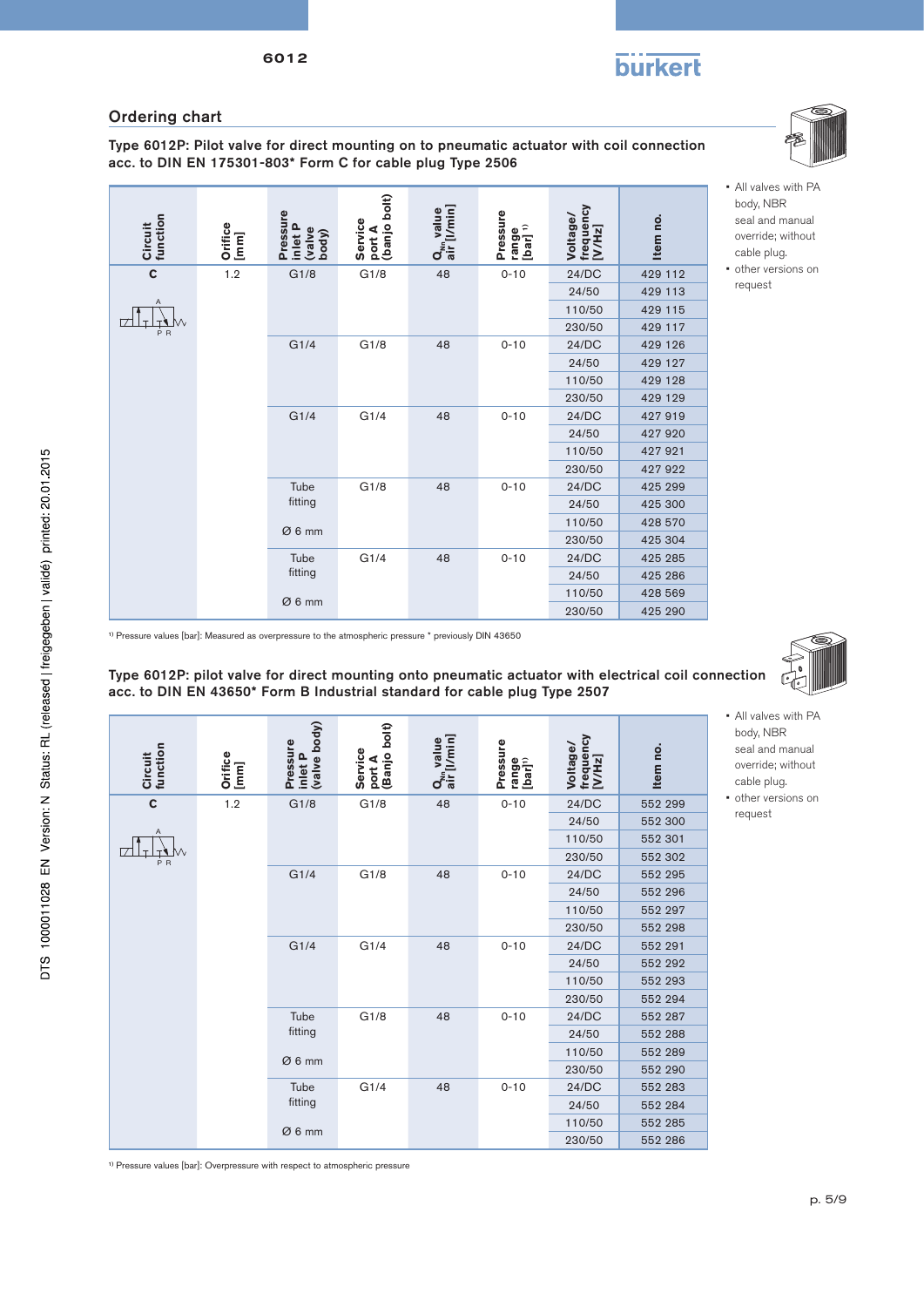

### Ordering chart for accessories

### Manifolds for Type 6012



# Manifold accessories for Type 6012

|                      |                      | ω       |  |
|----------------------|----------------------|---------|--|
| <b>Blanking plug</b> | with seal ring, G1/8 | 005 041 |  |
| Covering plate       | for unused valves    | 005 100 |  |

• only available with circuit function C (normally closed).

### Cable plug Type 2506 acc. to DIN EN 175301-803\* Form C



• Supplied with cable plug, flat seal and fixing screw.

• Further versions of cable plug with circuitry acc. to DIN EN 175301-803\* Form C (see datasheet for Type 2506).

\* previously DIN 43650

### Cable plug Type 2507 acc. to DIN 43650 Form B (Industrial standard)

|                                  | Ω               | ढ       |
|----------------------------------|-----------------|---------|
| None (Standard)                  | 2 - 250 V AC/DC | 423 845 |
| with LED                         | 24 V AC/DC      | 423 849 |
| with LED and freewheeling diode  | 12 - 24 V DC    | 423 851 |
| with rectifier, LED and varistor | 12 - 24 V AC/DC | 423 853 |

• Supplied with cable plug, flat seal and fixing screw.

• Further versions of cable plug with circuitry acc. to DIN EN 43650\* Form B

(Industrial standard), see datasheet for Type 2507.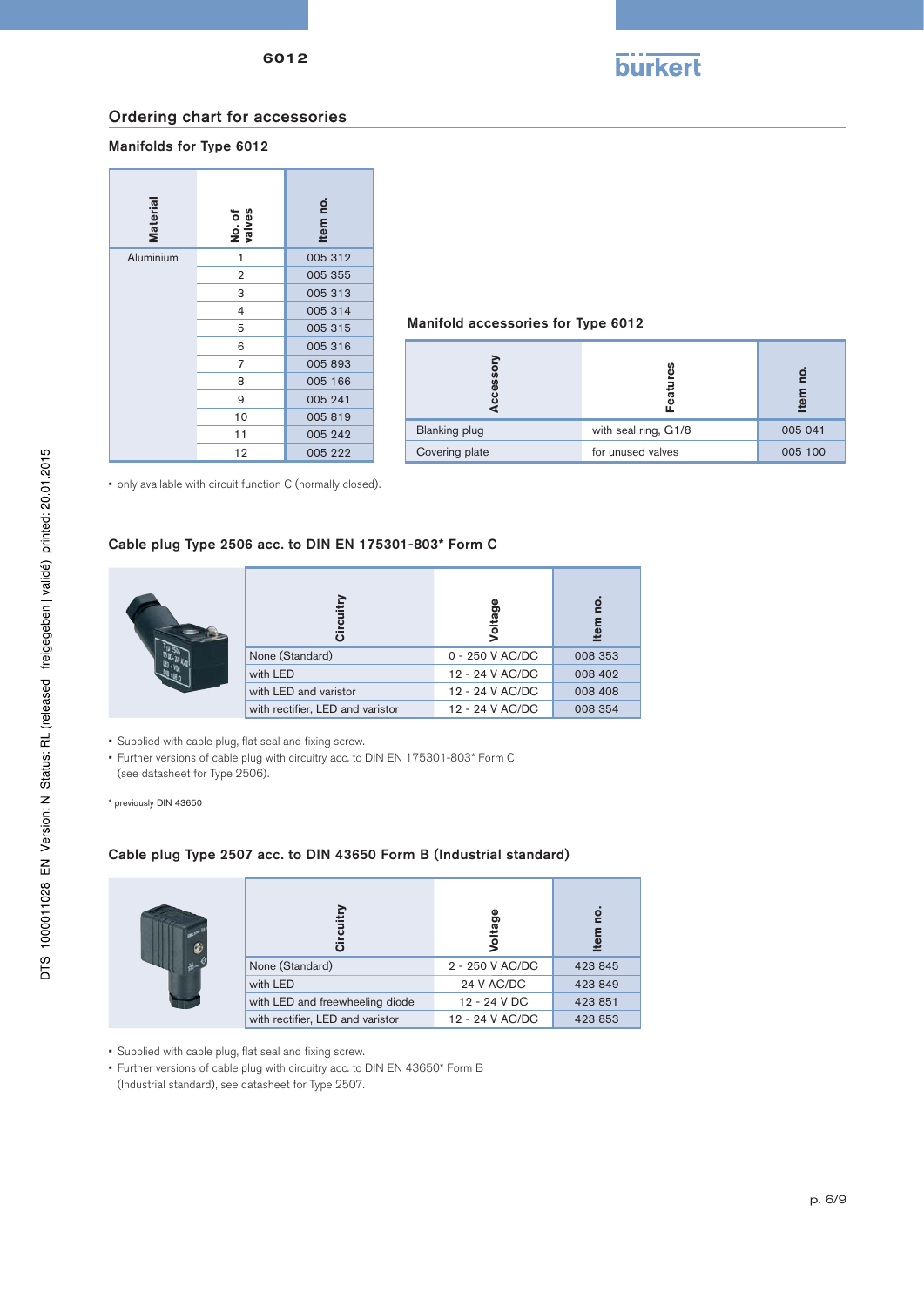



# Dimensions [mm] - Manifolds for Type 6012

Single manifold



# Multiple manifold

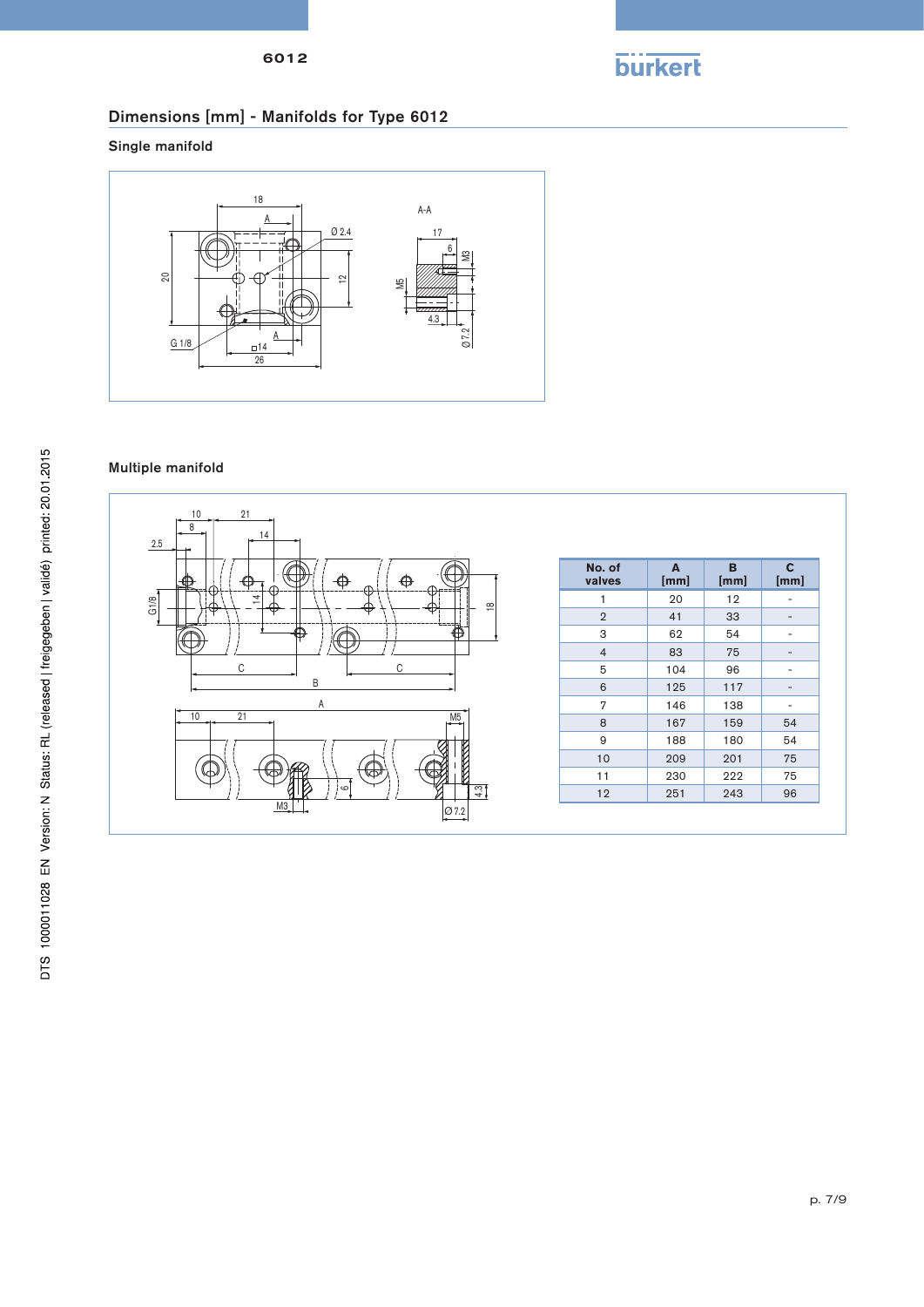

# Dimensions [mm] - Type 6012

Coil connection acc. to DIN EN 175301-803\* Form C (Cable Plug Type 2506)

Coil connection acc. to DIN EN 43650 Form B Industrial standard (cable plug 2507)



35.5 50.6 14.75 თ<br>თ  $\overline{3}$ 6.4 f⊦⊶ 10 12 10.6

| <b>Port connection</b> | А    | R |    | D    |
|------------------------|------|---|----|------|
| Sleeve                 | M5   | 5 | 20 | 14   |
| Sleeve                 | G1/8 | 8 | 25 | 19.5 |
| sub-base               |      | ٠ | 20 |      |

\* previously DIN 43650